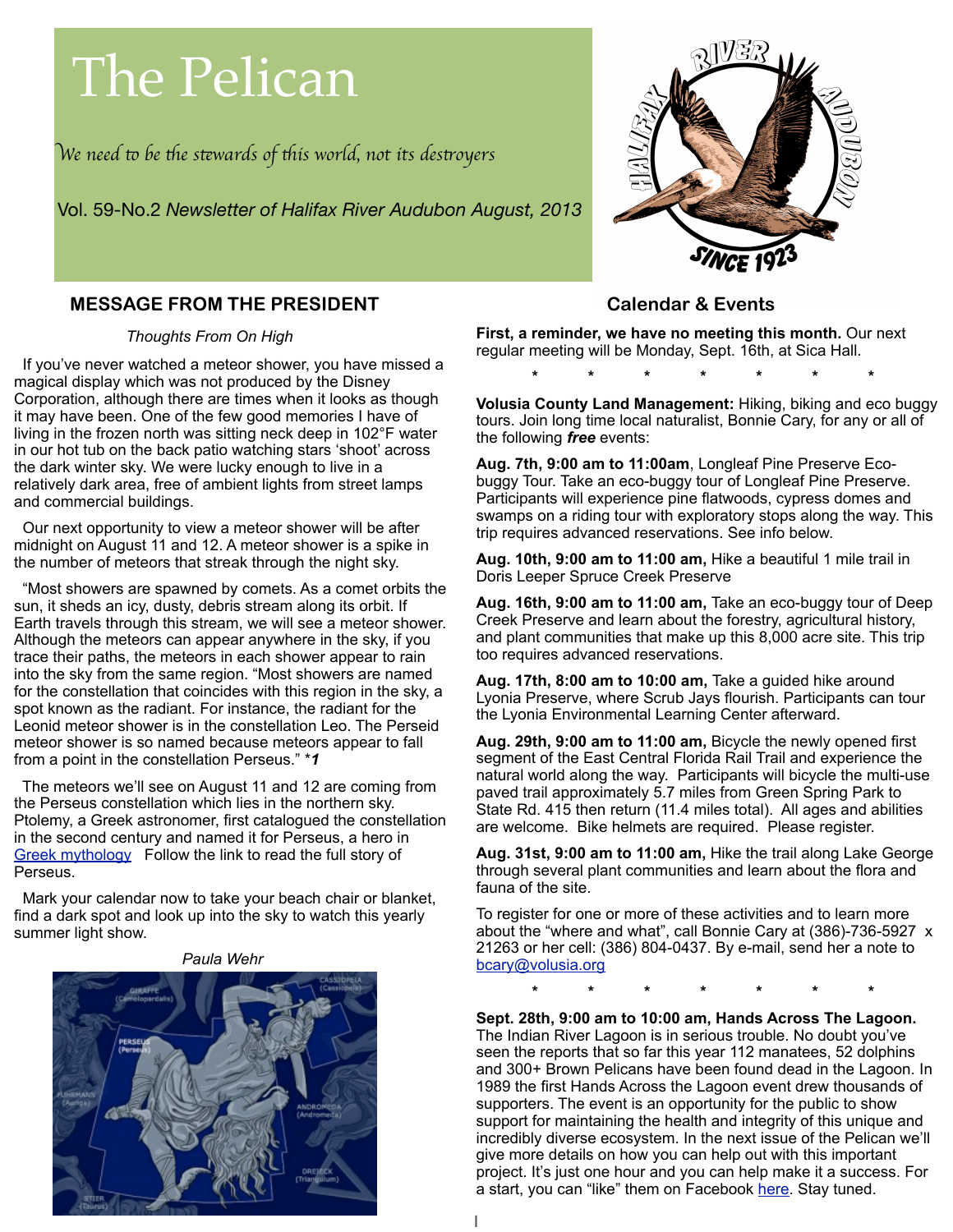# **Conservation Notes**

 First things first. There's nothing any Florida voter can do that would be more important for conservation efforts than to sign the Florida's Water & Land Legacy petition. This is an effort to secure reliable funding for the state's environmental lands program through an amendment to the state's constitution. We wouldn't have to resort to this type of move if our legislators would not spend so much time trying to think up new ways to avoid carrying out the wishes of those who elected them. The amendment, if adopted, will set aside 1/3 of the funds collected from documentary tax stamps for conservation lands purchase. It means no new taxes and will represent less that 1% of the state's annual budget. Still, it will mean wonderful things for those of us working to try to save what's left of Florida before it disappears under asphalt and concrete. Some of you may have already signed a form at our chapter meetings or in one of the many settings around the state where volunteers were collecting signed petitions. If so, thank you! If not, there's a way to print a copy of the petition yourself. It involves a few easy to follow steps and if you haven't signed already I implore you to click on this [link a](http://floridawaterlandlegacy.org/pages/171/audubon-florida-partners-with-the-legacy-campaign/)nd do so right now. Once you've printed the petition form, sign it and mail it in to the address provided. Please, this really is important.

 In Florida, water can be a big problem. Sometimes there's not enough of it to go around. In years like 2013, there's way too much in some places. The Indian River Lagoon is in trouble, in part because of the flood control systems designed to protect agricultural lands and ever burgeoning populations of coastal residents south of its watershed. This summer's record rainfall has caused Lake Okeechobee's levels to rise to 15.63 feet above sea level. That's 3.5 feet higher than this time last year. If the level reaches 17 feet, the Army Corps of Engineers considers the lake to be in serious danger of breaching the Herbert Hoover Dike. Built in the 1930's in response to several flooding incidents in the previous decade, the dike is currently undergoing its first major renovation. Due to the increased lake levels, billions of gallons of nutrient and pesticide laden water are being dumped every day into the St Lucie and Caloosahatchee Rivers. The St Lucie feeds into the Indian River Lagoon from the St Lucie Canal via the St Lucie Lock and Dam. Last Friday, July 26th, the brown, putrid water was flowing into the river at a rate of 11,000 cubic feet per second. The Caloosahatchee empties into San Carlos Bay near Fort Myers. That estuary too is suffering major water quality problems.

 There is a solution to this problem. Some may remember Gov. Charlie Christ's "River of Grass" plan. This involved the state purchasing 53,000 acres in the Everglades Agricultural Area and converting the land into marshes to clean the water before it flows into the Everglades and on south to Florida Bay. Governor Rick Scott and the collection of dull witted ideologues he's placed in positions of regulatory authority continue to oppose implementation of the River of Grass plan. Aided by a legislature anxious to do the bidding of their sugar industry paymasters, the Governor and his group continue to say that all is under control and going well. Sugar industry commercials tout that we're in the "final phase" of Everglades restoration. It's a cruel joke, and we and our way of life bear the brunt of it. We, the people of Florida deserve better. Or we would if we stopped electing environment wrecking bozos like those in office right now. At a recent meeting facilitated by the Army Corps of Engineers, Marty Baum, the Indian Riverkeeper, asked, "Why are sugar fields more important than the lives and health of our citizens?" A show of hands from those who think he got a real answer?

*David Hartgrove*



## **MEET OUR CHAPTER VOLUNTEERS**

#### Marion Monaghan

 Marion is a member of a rare species – a true native Floridian. She was born in Jacksonville and moved to Daytona Beach with her family at the age of two weeks. She attended Mainland High School which was located on Bay Street at the time. She earned a BA in English Education after attending University of Florida and University of Central Florida. She earned an MA in American Studies at Stetson University. She spent her entire career at Seabreeze High School – 17 years in the classroom teaching basic and AP English and 18 years as Assistant Principal.

 In retirement Marion enjoys spending time with her son, Rod, who is a local endodontist and his family which includes 4 grandchildren. The basketball and volleyball games of the two high school and two collegiate grandchildren keep her occupied and entertained when she is not birding, meeting with the lunch-bunch or volunteering as a guardian ad litem for abused and neglected children who need an advocate in legal proceedings.

 Becoming an active member of Audubon was on Marion's 'bucket list' as a result of watching her mother feed House Sparrows. She saw the flyer for Ray Scory's "Beginner Bird Watching Class" and began her learning journey which has taken her on most of the chapter's local field trips as well as to Ohio, New Jersey, Panama, Ecuador and, Costa Rica. She is 'looking hard' at a trip to Africa to continue to add new species to her life list.

 Marion and Holly Zwart-Duryea (spotlighted in our February newsletter) provide Audubon Adventures kits to fourth-grade teachers in elementary schools in Volusia County with Marion handling the Daytona Beach and Port Orange areas.

 We thank Marion for her contributions to the success of our chapter.

**\* \* \* \* \* \* \***

#### **Florida Keys Birding and Wildlife Festival**

 Mark your calendars for next month's festival. From Mon., Sept. 23rd thru Sun. Sept. 29th the Keys will be humming with activity such as guided bird walks, boat and kayak trips and snorkeling expeditions that are sure to amaze and educate. This year's festival highlights the Florida Keys Hawkwatch. Rafael Galvez, Hawkwatch Director, will be the keynote speaker and will lead several bird walks. Also on hand will be Pete Frezza, from Audubon's Tavernier Science Center and Mark Hedden of Florida Keys Audubon. See White-crowned Pigeons, Black-whiskered Vireos and Mangrove Cuckoo, among others. Check the link [here](http://keysbirdingfest.org/) for all of the information.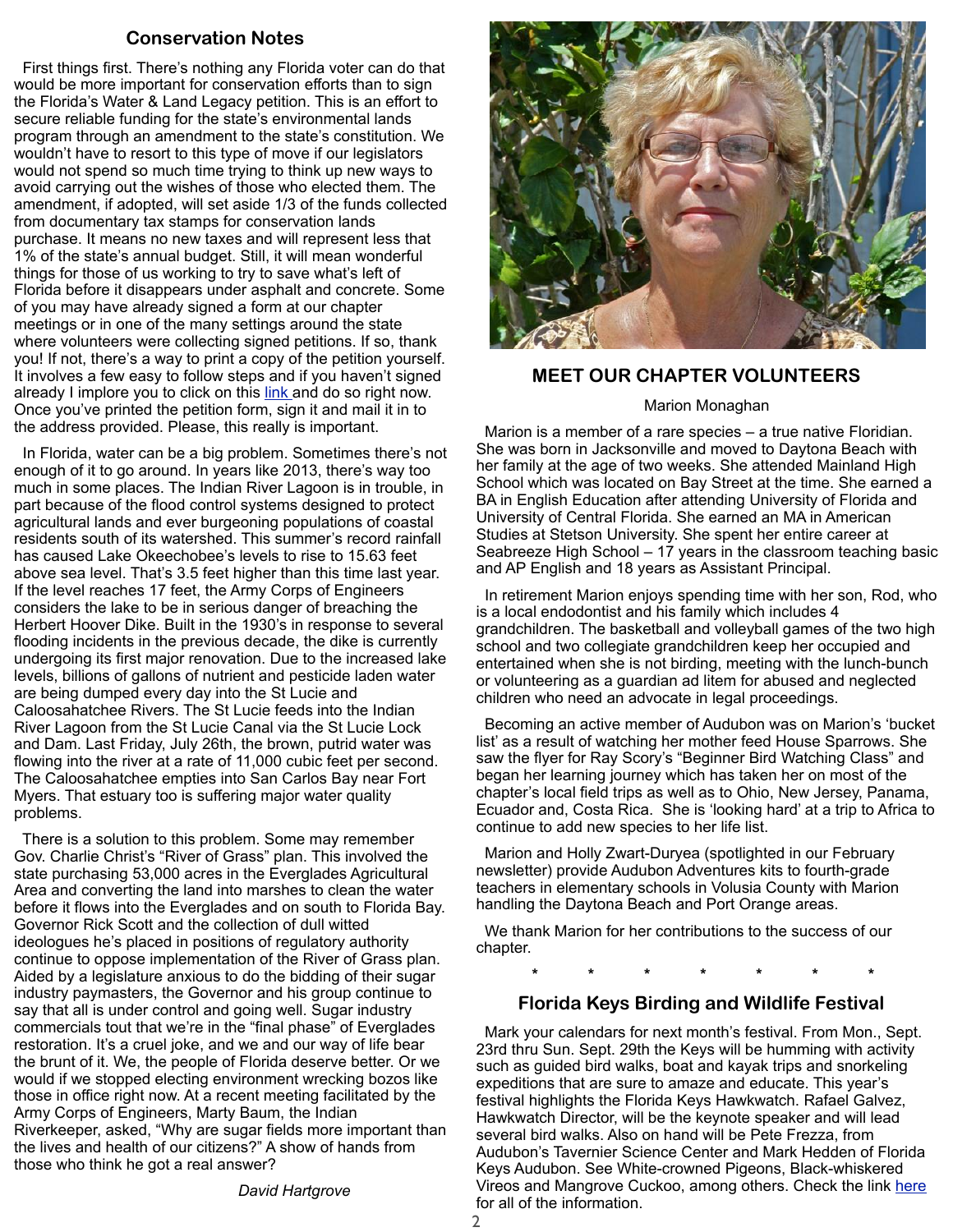*Barbara Hoelscher is Librarian and Outreach Coordinator at the [Enchanted Forest](http://www.brevardcounty.us/EELProgram/Areas/EnchantedForestSanctuary) in Titusville. She wrote the following piece.*

 Early this morning a movement at the front of the front yard called my attention, so I walked forward on the veranda. Four or five vultures walked, jumped and bounced around. Looking further, I spotted a little lump on the street. Grabbing binoculars, I saw that it was a Bobcat. I shrieked to myself, ran into the house, put on some jeans and went back outside, striding toward the street. A car slowed and stopped, but saw me coming and drove on. A lady with her two large dogs stopped and expressed concern.

 The victim was a Bobcat kitten, likely hit no more than an hour or two earlier. It was dead, or nearly so. I brought it up to a wooden table near the verandah, its foot-long body stiffening, legs and huge feet still and in fixed positions. My eyes scanned and searched for some movement, some hair twitch, some ever-so-light breathing. Nothing. Still warm, still soft. Eyes open, face peaceful. So beautiful. Over the next hour I left messages for Florida Wildlife Hospital, our own beloved Enchanted Forest, and finally reached the Florida Fish and Wildlife Conservation Commission. Helpfully, they listened to my report. When I asked about taxidermy and having the kitten be a display ambassador at the Enchanted Forest Sanctuary in Titusville, they thought that was a good idea and told me to proceed (just no selling it).

 Outside my office window a movement turned my head and there, walking forward toward the front of the house, tail straight down, was the Mother. She walked slowly and determinedly, sitting for a moment among palm trees, looking toward the street and toward the wooden table. She trotted off toward the wetlands next to the house and disappeared among the plants and grasses.

Two of the vultures were still hanging out in the swale with their wings outstretched, collecting the sun's warming rays. What Mother Bobcat thought as she saw them we'll never know. Little One is wrapped in a bag and lays in the freezer. Next is to identify a fine taxidermist and hope he/she will prepare him/her for the Forest. Maybe the vultures needed to eat. Maybe we and the next life-long learners will honor Little One forever.

#### *Barbara Hoelscher*

 *If you know of a taxidermist willing to mount this bobcat kitten as a donation or at a reduced rate, please contact Barbara at [bhoelscher@cfl.rr.com](mailto:bhoelscher@cfl.rr.com) Thank you.*

#### **We Welcome Our New Members**

 **\* \* \* \* \* \*** 

 We extend a warm welcome to our new and returning members: Julie Carter, Linda McQuaig, Gwen Mugg, Lesley Nace, Trish Reonas, and The Thompsons. We hope to see you at a meeting or on a field trip when our regular schedule resumes next month.

 **\* \* \* \* \* \***

#### **The Tea Is Canceled**

 Due to unforeseen circumstances, the high tea/luncheon planned for **Polly's Tea Room** on Aug. 6th has been canceled.

**\* \* \* \* \* \***

#### **Springtime In The Dry Tortugas**

 Birding in the Dry Tortugas in Spring is really exciting. Florida Nature Tours is your ticket to excitement. See the info [here.](http://floridanaturetours.net/index.php/birding-tours/dry-tortugas-2012)

 *Field Trips Co-Chair, Chuck Tague, maintains and outstanding and very informative [website.](http://ctague.pairserver.com/Natureobserver/Welcome.html) His Nature Observer's Journal entry from July 7th introduces us to the Glassy-winged Sharpshooter.* 



 **Stranger In A Strange Place**

 Several weeks ago I planted some basil seeds and ended up with all the potted basil my herb garden could hold plus many surplus plants. To see if basil could survive as a window plant I brought one into my office. It survived although it's far from thriving. Two days ago I noticed a leaf-hopper like insect on its stem. It blasted off as I examined it. This morning I noticed it was back. It was more tolerant of me as I photographed it with a flash and macro lens. It had huge eyes and red spots on clear wings. With the "Field Guide to North American Insects" (Eric Eaton) I identified it as Glassy-winged Sharpshooter, *Homalodisca* vitripennis. I confirmed it on [Bugguide.net.](http://bugguide.net/node/view/15740) It's called Sharpshooter, because it expels liquid with enough force to shoot it a fair distance. In its native range, the southeastern US and Mexico, it poses no problem to humans and their crops. I have plenty of basil and it's welcome to some of the juices. However, it was introduced to California and became a major vineyard pest as a vector of destructive bacterium.

*Chuck Tague*

# **\* \* \* \* \* \* \***

 **Peregrine Falcon Sets New Record**

 A recent post on the Tennessee birding list serve, TN-Bird, tells of a new record for the oldest Peregrine Falcon known. Alix Parks, a wildlife rehabber in the Chattanooga area, received an injured Peregrine Falcon from the Chattanooga Zoo. The bird appeared to have flown into a window and was not too badly injured. She saw that the bird was banded. She called the [Bird Banding Laboratory](http://www.pwrc.usgs.gov/bbl/) and was told that the bird was banded in Binghampton, NY on June 3, 1986, making the bird 27 years old. The previous record for a banded Peregrine Falcon was 19 years and 6 months. The plan is to release the bird at the Chickmauga Dam. This was long the site of one of only 2 known Peregrine Falcon nests in Tennessee. Roi, a male who went through several female partners, nested at the site for over 10 years and died after a similar window collision accident in 2007. Here's a [link](http://www.chattanoogan.com/2007/7/15/110131/Roi-Is-Gone.aspx) to the story of Roi.

**\* \* \* \* \* \* \***

#### **Remember the Centennial Park Bald Eagles?**

 If you went to the park last year to see the nesting Bald Eagles you probably saw film maker, Steve Brown. He hopes to have a short preview of the film ready for our September meeting.